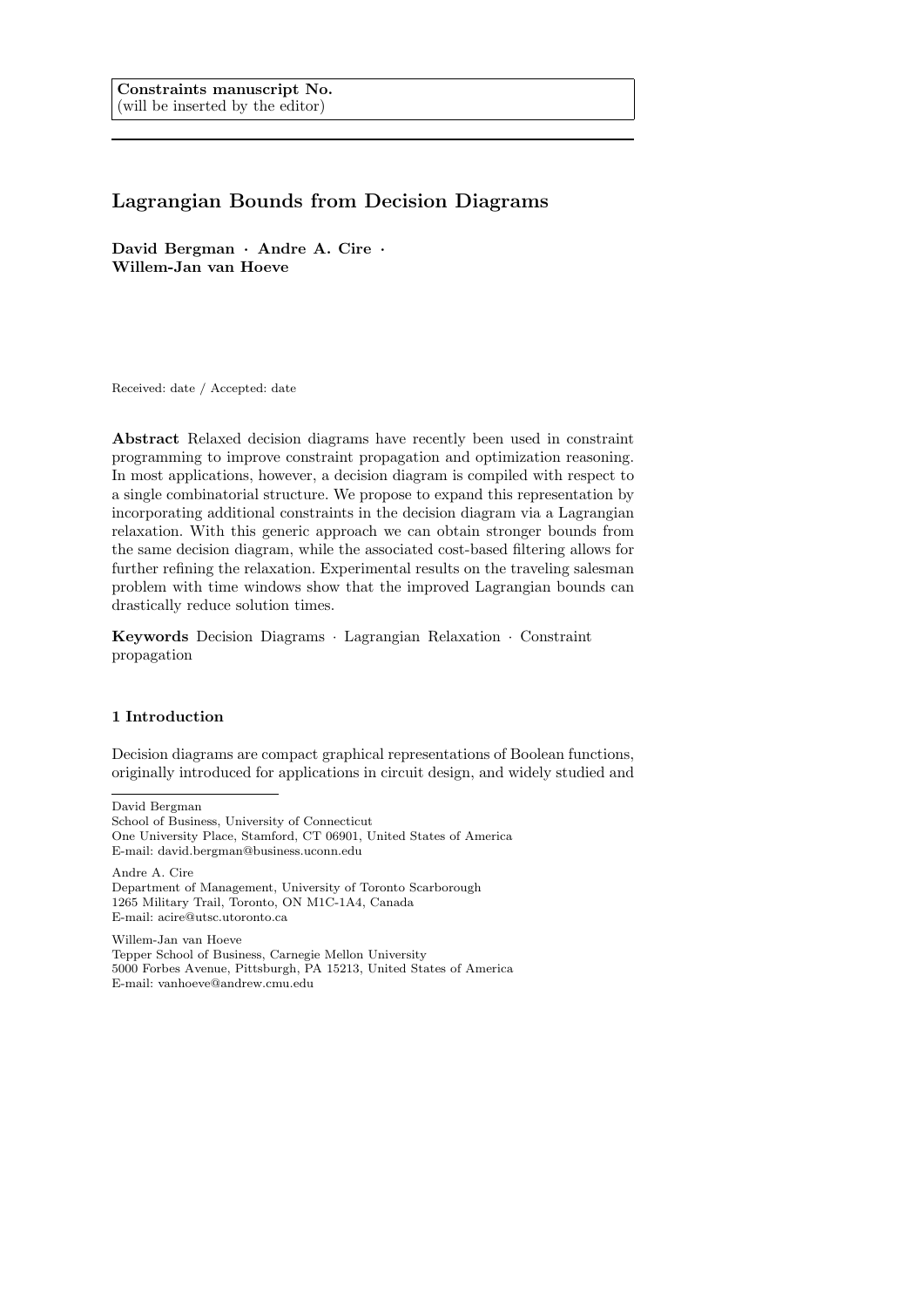applied in computer science  $[22, 1, 12]$ . More recently, multivalued decision diagrams (MDDs) have been utilized to represent the solution set of discrete optimization problems  $[3, 4, 17]$ . In order to address the (typically) exponentially sized representation that the exact diagram yields, Andersen et al. [2] introduced relaxed decision diagrams of a given maximum size. Constraint propagation based on relaxed decision diagrams can be much stronger than conventional domain propagation and has been shown to lead to orders of magnitude search space (and time) reduction [19, 13, 7]. Relaxed MDDs have also been studied for obtaining optimization bounds, both for stand-alone discrete optimization problems  $[11, 8, 9]$  and in the context of constraint programming [13].

In the context of constraint programming, one typically associates a decision diagram with a specific global constraint that is defined on a subset of variables (its scope). The decision diagram is then (usually) compiled with respect to the combinatorial structure represented by that global constraint. Other constraints that operate on the same variables, or a subset of them, can then be used to subsequently refine and filter the decision diagram. Additionally, if the objective function is defined on the same set of variables, we can use the relaxed decision diagram to obtain an objective function bound, as well as apply cost-based filtering to further refine the decision diagram.

Even when MDD-based constraint propagation reduces the search space, the optimization bound may not be majorly impacted by the associated filtering due to other constraints. This paper aims towards enhancing the inference from other constraints directly into the objective function evaluation of the MDD via a Lagrangian relaxation method. This allows for obtaining stronger bounds than the original relaxation, which can in turn help to refine the MDD, and ultimately reduce the search space.

Lagrangian relaxations have previously been incorporated in the context of constraint propagation; Benoist et al. [5] and Khemmoudj et al. [21] provide one of the earliest examples. In almost all cases, however, a Lagrangian relaxation is introduced for a specific global constraint or for a specific problem. The aim of the present study is to provide a generic framework that utilizes the structure of a decision diagram.

The remainder of the paper is organized as follows. First, in Section 2, a brief background on Lagrangian relaxations is provided followed in Section 3 by necessary background on MDD relaxations. Section 4 describes how Lagrangian relaxations can be incorporated in MDD relaxations. An experimental evaluation is presented in Section 5, with a conclusion in Section 6.

## 2 Preliminaries

*Notation.* Let  $x = (x_1, \ldots, x_n)$  be a set of n decision variables having finite domains  $D(x_1), \ldots, D(x_n)$ , respectively, with  $D = D(x_1) \times D(x_2) \times \cdots \times D(x_n)$ . Given an objective function  $f: D \to \mathbb{R}$ , a discrete optimization problem  $\mathcal{P} =$  $(f, S, x, D)$  is a problem of the form  $\{\min f(x) : x \in S \cap D\}$ . The goal is to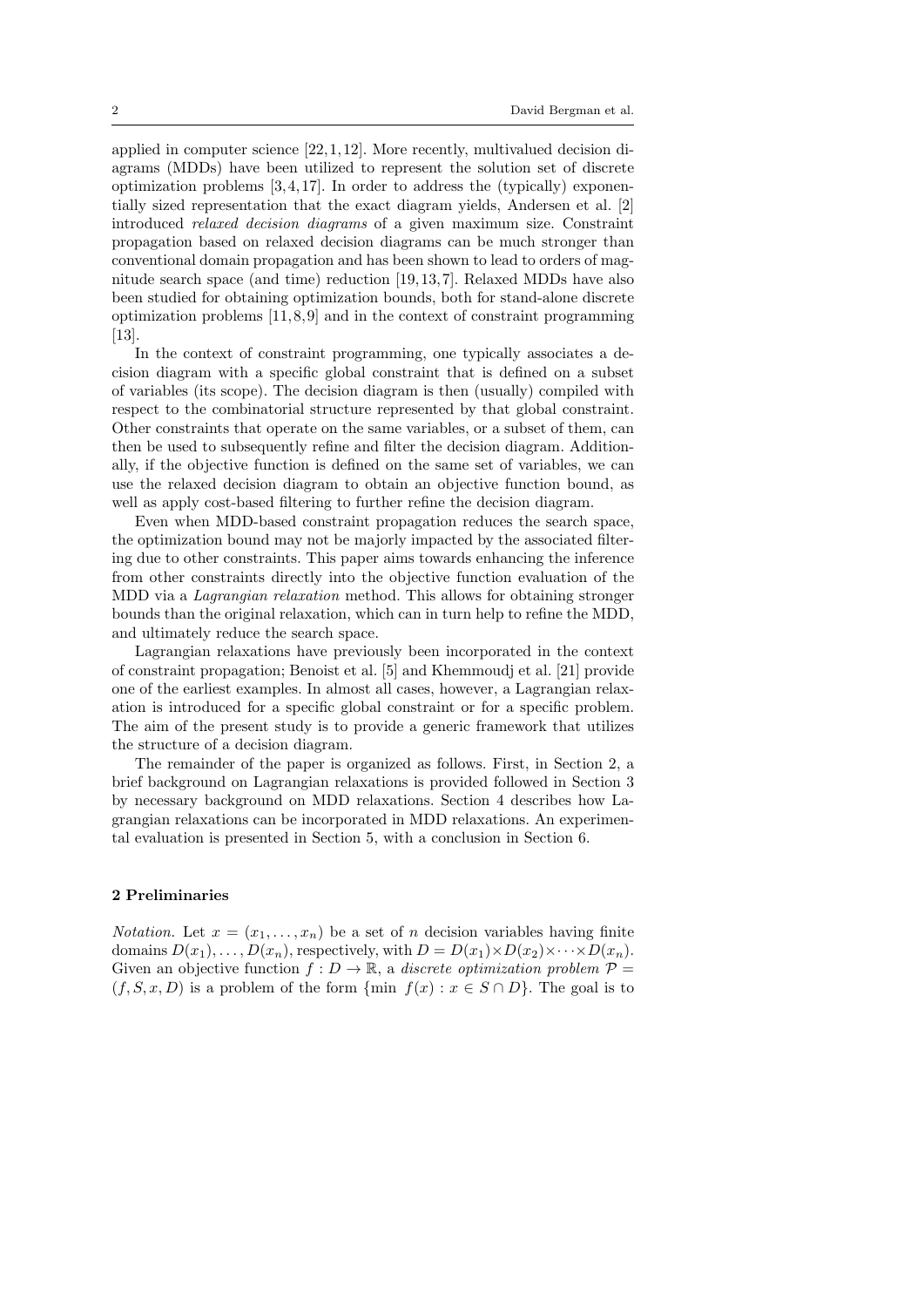find an assignment of values from  $D$  to the variables  $x$  within a *feasible region*  $S$  that minimizes the objective  $f$ . We assume throughout this paper that there is always at least one feasible solution  $(S \cap D \neq \emptyset)$ . The feasible region S is traditionally described implicitly by a set of constraints, as in Problem (1):

min 
$$
5x_1 + 7x_2 + 10x_3
$$
  
s.t. **alldifferent** $(x_1, x_2, x_3)$   
 $7x_1 + 5x_2 + 4x_3 \le 51$   
 $x_1 + x_2 \le 6$   
 $x_1, x_2, x_3 \in \{1, 3, 6\}.$  (1)

The keyword alldifferent is a high-level constraint which enforces variables  $x_1, x_2, x_3$  to be pairwise distinct, and appears in many constraint programming models [25]. The problem above will be used as a running example throughout this paper. It has an optimal solution value of 82 attained by the feasible assignment (*optimal solution*)  $x = (3, 1, 6)$ .

Relaxations. Generic solution methods for discrete optimization problems, such as mathematical programming and constraint programming, typically rely on *relaxations*. A relaxation for  $P$  is an alternative optimization problem  $\mathcal{P}_R = (f_R, S_R, x, D_R)$ , usually easier to solve than  $\mathcal{P}$ , where  $\forall j$ ,  $D(x_j) \subseteq$  $D_R(x_j)$ , and any solution x that is feasible to  $\mathcal{P}$  is also feasible to  $\mathcal{P}_R$  (i.e.  $S \subseteq S_R$ ) and satisfies  $f_R(x) \leq f(x)$ . Relaxations are useful for a variety of purposes in optimization models [20], most often for providing bounds on the optimal value. Such bounds can be used both for certifying the quality of a feasible solution, and for reducing the search space in enumerative solution procedures such as branch-and-bound and backtracking search. For instance, a relaxation to Problem (1) may be the linear program

min 
$$
5x_1 + 7x_2 + 10x_3
$$
  
\ns.t.  $\sum_{i=1}^{3} y_{ij} = 1, j = 1, 2, 3$   
\n $\sum_{j=1}^{3} y_{ij} = 1, i = 1, 2, 3$   
\n $x_i = 1y_{i1} + 3y_{i2} + 6y_{i3}, i = 1, 2, 3$   
\n $7x_1 + 5x_2 + 4x_3 \le 51$   
\n $x_1 + x_2 \le 6$   
\n $1 \le x_1, x_2, x_3 \le 6$   
\n $0 \le y_{ij} \le 1, i, j = 1, 2, 3$ 

obtained by representing the convex hull of the alldifferent constraint in linear form [20]. This linear program can be solved much more efficiently than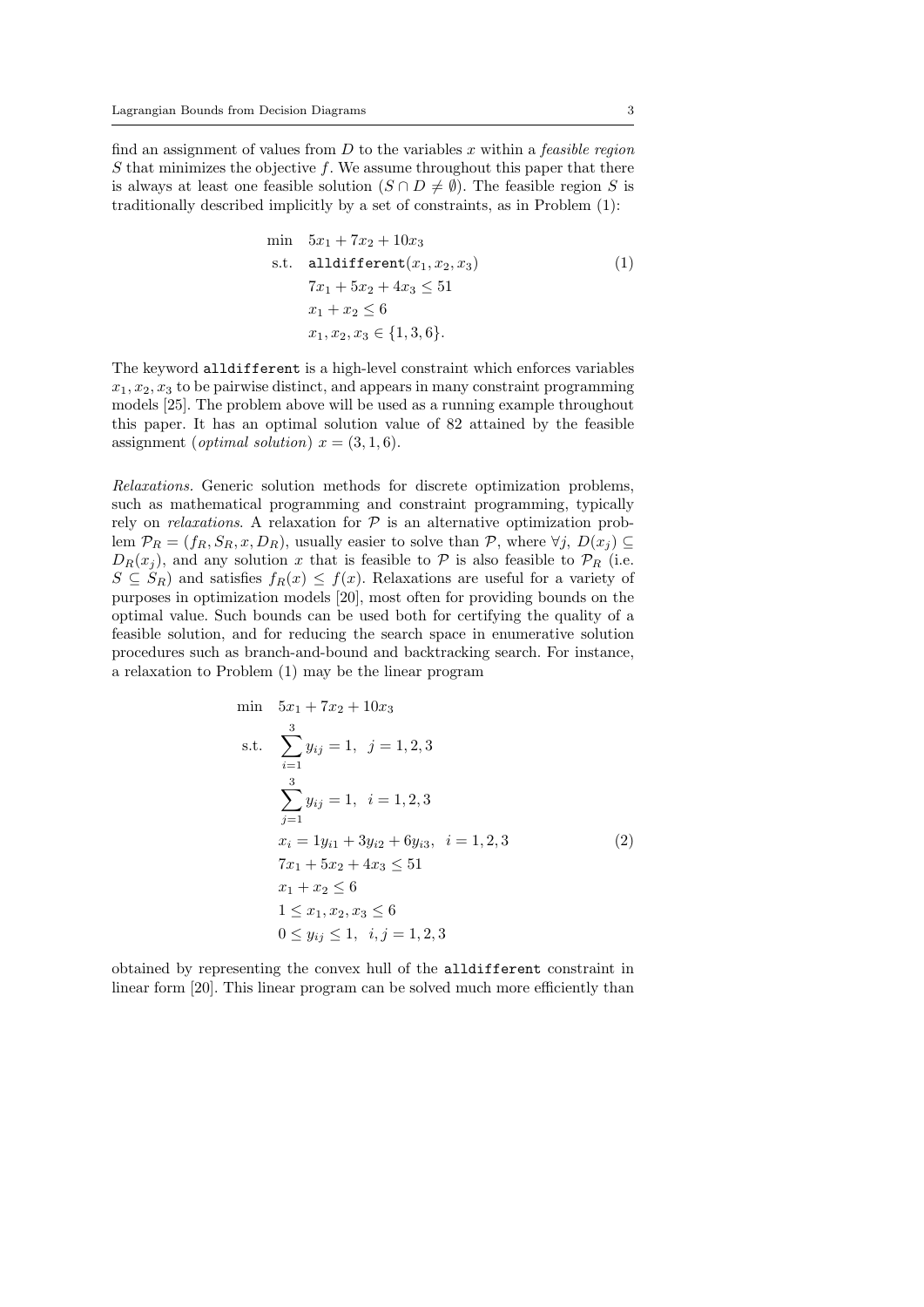the original problem and has an optimal value of 77, which in turn is a lower bound on the optimal solution value of Problem (1).

Relaxations also have other uses in optimization besides providing optimization bounds. In particular, solution methods in constraint programming are fundamentally based on a relaxation of the original problem, the constraint store. A constraint store accumulates inference from each individual constraint processing, thereby encoding a global structure of the problem that can be shared among constraints. In practice the constraint store is the *domain store*, which is defined by the Cartesian product of variable domains (and hence solutions in this relaxation are represented explicitely). Each constraint receives the current set of variable domains and inference (or constraint propagation) is carried out in the form of domain reductions. For instance, in Problem (1) the initial domain store is  $D(x_1) \times D(x_2) \times D(x_3) = \{1, 3, 6\}^3$ . Propagation on the constraint  $x_1+x_2 \leq 6$  results in the domain inference  $x_1, x_2 \neq 6$ , which yields a new set of tighter domains  $D'(x_1) \times D'(x_2) \times D(x_3) = \{1,3\}^2 \times \{1,3,6\}$ . These domains are then passed as input to other constraints, which will process them in turn until a fixed point is reached. The lower bound on the objective function from the domain store relaxation at this point is 22, obtained by assigning 1 to all variables, although more filtering may be possible. If the alldifferent is then processed and eliminates 1 and 2 from the domain of  $x_3$ , the bound becomes 72 achieve by assigning 1 to both  $x_1$  and  $x_2$ , and assigning 6 to  $x_3$ .

Lagrangian Relaxations. Another well-known relaxation for discrete optimization problems in operations research is the Lagrangian relaxation. Lagrangian relaxations were originally introduced for discrete optimization problems P with S described at least partially by inequality constraints, i.e.  $\mathcal{P} = \{\min f(x):$  $g^{i}(x) \leq 0, i = 1, \ldots, m, x \in S' \cap D$ . The Lagrangian relaxation of P results from moving the inequality constraints to the objective, associating each with a non-negative *penalty* or *Lagrange multiplier*  $\lambda_i$ . For any  $\lambda = (\lambda_1, \dots, \lambda_m) \geq 0$ , the Lagrangian relaxation of  $P$  is

$$
\mathcal{L}_{\mathcal{P}}(\lambda) = \left\{ \min f(x) + \sum_{i=1}^{m} \lambda_i g^i(x) : x \in S' \cap D \right\}
$$

It follows that  $\mathcal{L}_{\mathcal{P}}$  is a relaxation of  $\mathcal{P}$ : the feasible region of  $\mathcal{L}_{\mathcal{P}}$  contains that of  $P$  (as  $\mathcal{L}_P$  has fewer constraints) and, for any feasible  $x \in S$ ,

$$
f(x) + \sum_{i} \lambda_i \cdot g^i(x) \le f(x)
$$

since  $g^{i}(x) \leq 0$  and  $\lambda_{i} \geq 0$  for all  $i = 1, ..., m$ .

Different values of  $\lambda$  yield distinct relaxations. The problem  $\mathcal{L}^*$  of finding the tightest Lagrangian relaxation, i.e.

$$
\mathcal{L}^* = \max_{\lambda \geq 0} \mathcal{L}_{\mathcal{P}}(\lambda),
$$

is denoted by the Lagrangian dual. A number of methods exist for solving the Lagrangian dual, all of which exploit the fact that  $\max_{\lambda>0}$  L $\mathcal{L}_{\mathcal{P}}(\lambda)$  is a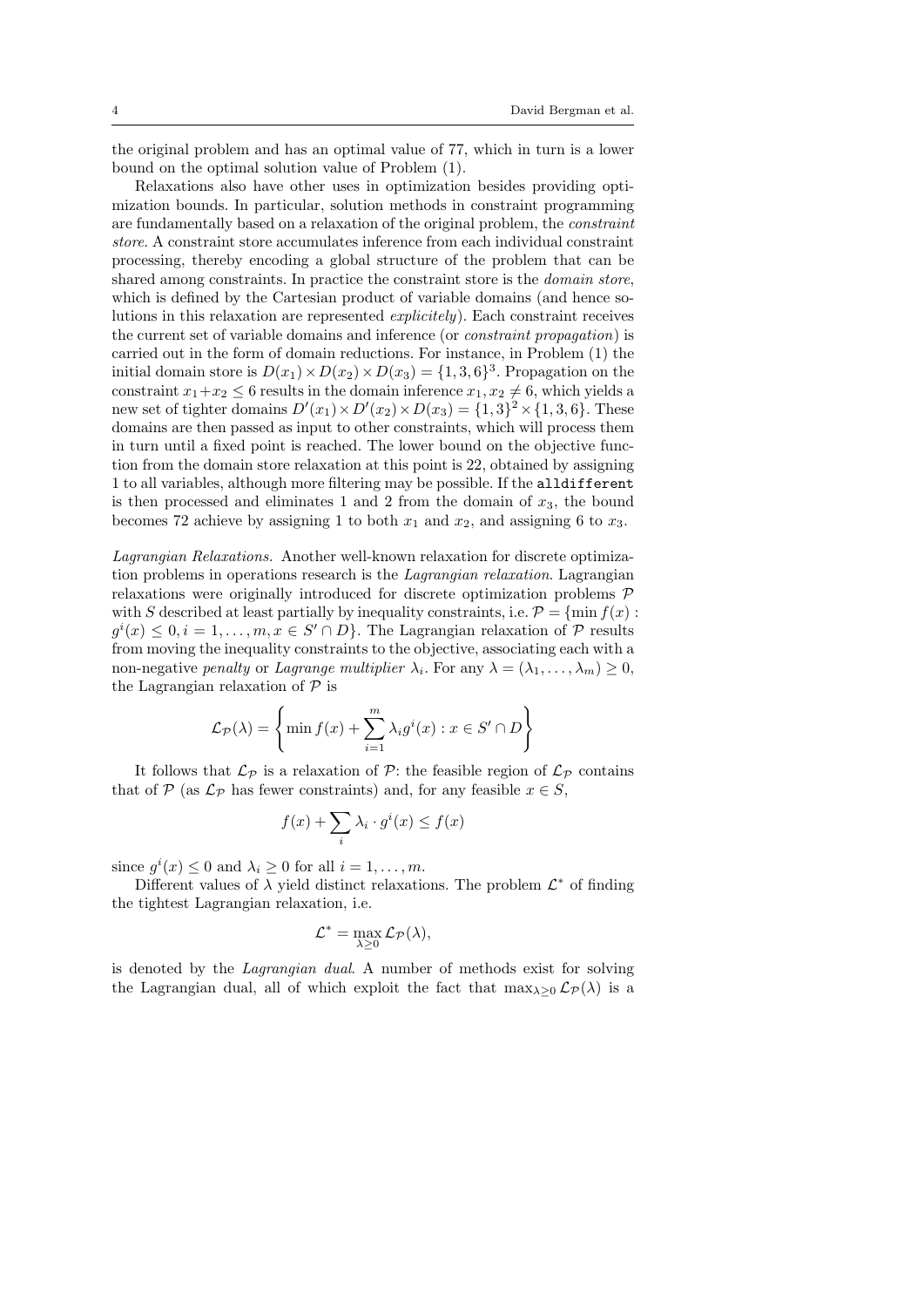piecewise concave function on  $\lambda$  [15]. Examples include subgradient optimization, cutting-plane algorithms, and bundle methods (the interested reader is referred to a survey of techniques [23]). These methods are iterative, in that consecutive problems  $\mathcal{L}_{\mathcal{P}}(\lambda_0), \mathcal{L}_{\mathcal{P}}(\lambda_1), \mathcal{L}_{\mathcal{P}}(\lambda_2), \ldots$  are solved until the sequence  $\lambda_0, \lambda_1, \lambda_2, \ldots$  converges to a local or global optimal solution to the Lagrangian dual. It is often the case that many iterations may be necessary for convergence, and hence it is typically necessary that each  $\mathcal{L}_{\mathcal{P}}(\lambda_i)$  can be solved in a computationally efficient way.

Lagrangian relaxations have frequently been used to decompose models for which some of the constraints are "easy" and others are "hard". As an illustration, a possible Lagrangian relaxation to Problem (1) is

$$
\begin{aligned}\n\min \quad & 5x_1 + 7x_2 + 10x_3 + \lambda_1(7x_1 + 5x_2 + 4x_3 - 51) + \lambda_2(x_1 + x_2 - 6) \\
\text{s.t. } & \text{alldifferent}(x_1, x_2, x_3) \\
& x_1, x_2, x_3 \in \{1, 3, 6\}\n\end{aligned}\n\tag{3}
$$

which corresponds to the well-studied *matching problem* and can be solved efficiently by a number of methods [24]. The optimal bound obtained from Problem (3), after solving the Lagrangian dual, is 77 for  $\lambda_1 = 1$  and  $\lambda_2 = 2$ . This is the same value obtained from the linear programming relaxation (2), a result which is theoretically expected [15]: If the relaxed inequality constraints define a linear system  $Ax \leq b$ , then

$$
\mathcal{L}^* = \{ \min f(x) : Ax \le b, x \in \text{conv}(S' \cap D) \}
$$
 (4)

where  $conv(X)$  is the convex hull of a set X. In our example, the convex hull of the alldifferent constraint in Problem  $(3)$  is represented exactly in the linear program, and thus the Lagrangian bound matches that of a linear relaxation.

Recently, Lagrangian methods have been generalized to optimization models described by highly structured languages [16], such as in constraint programming and local search formulations. In that case, the semantics of each constraint is exploited in order to reveal the degree to which a solution satisfied or violates a constraint. For simplicity, in this paper we focus on problems that can described, at least partially, by inequality constraints noting that many concepts presented here have a natural extension to the more general setting [16].

#### 3 Relaxed Multivalued Decision Diagrams.

A multivalued decision diagram (MDD)  $\mathcal M$  for a discrete optimization problem  $P$  is a directed acyclic multigraph whose paths encode a set of solutions to P. Given the *n* variables of the problem with domains  $D(x_1), \ldots, D(x_n)$ , the nodes of M are partitioned into  $n+1$  layers  $L_1, \ldots, L_{n+1}$ , where  $L_1$  and  $L_{n+1}$ are defined by single nodes: the *root node*  $\bf{r}$  and the *terminal*  $\bf{t}$ , respectively. Each arc a in  $\mathcal M$  is directed from a node in a layer  $L_i$  to the consecutive layer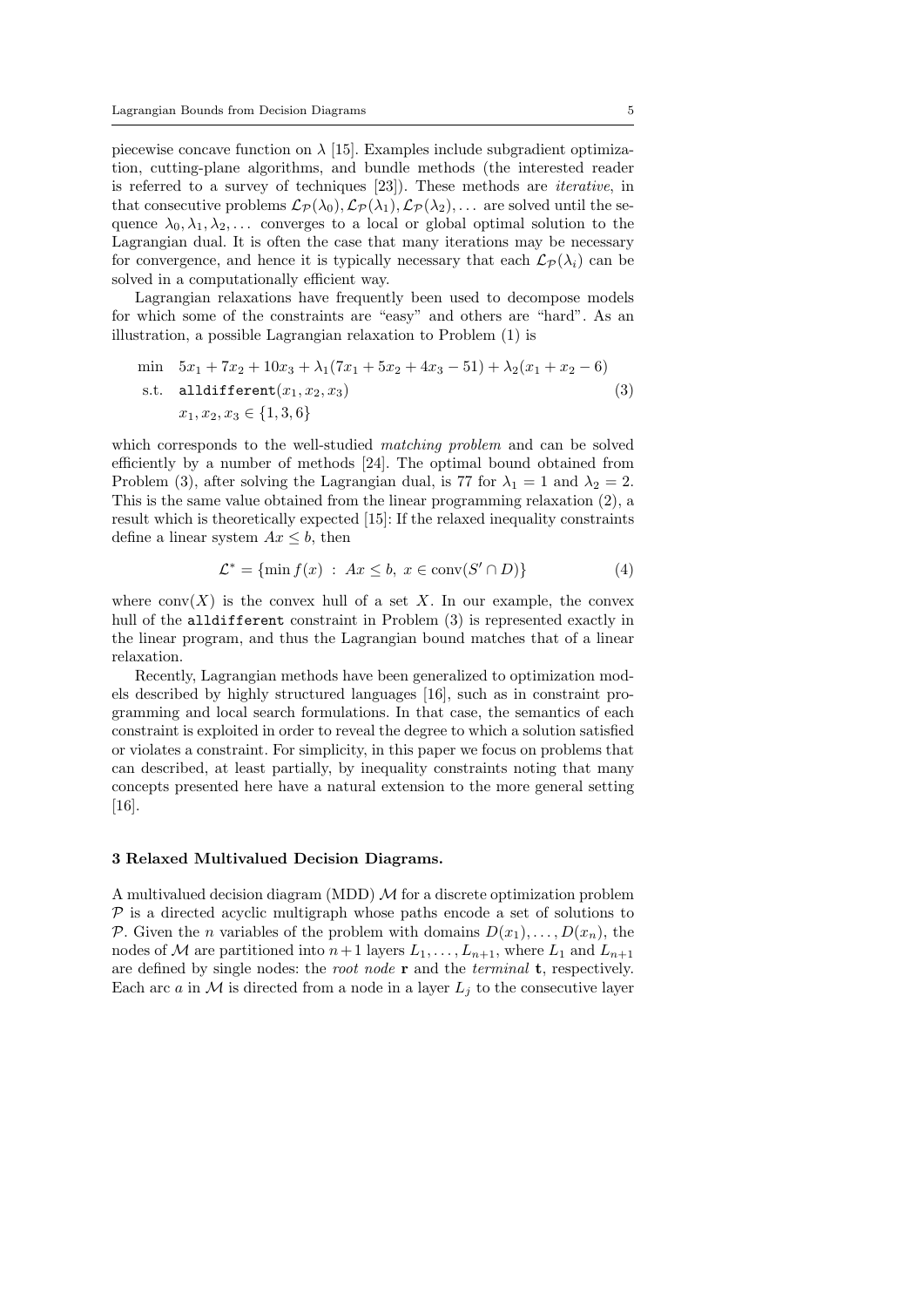$L_{j+1}$  for some j which is specified by  $layer(a)$ , and has a label  $val(a) \in D(x_j)$ that represents a value to be assigned to variable  $x_i$ . An arc-specified path  $p =$  $(a_1, a_2, \ldots, a_n)$  from **r** to **t** thereby encodes the solution  $x^p = (x_1, \ldots, x_n)$  $(val(a_1), val(a_2), \ldots, val(a_n)).$ 

The set of solutions encoded by the paths of an MDD  $\mathcal M$  is denoted by  $Sol(\mathcal{M})$ . In the context of optimization, each arc a of  $\mathcal M$  can be associated with a cost  $c(a)$ . The cost of a path  $p = (a_1, \ldots, a_n)$  is given by  $c(p) = \sum_{i=1}^n c(a_i)$ . We denote the function  $c(.)$  by the MDD cost structure.

The diagrams in Figure 1 are examples of MDDs that encode solutions for Problem (1). Each arc a has two values associated with it - the first is  $val(a)$ and the second, in parentheses, is  $c(a)$ .

An MDD M represents a relaxation for  $P = (f, S, x)$  if M underapproximates P; that is,  $S \cap D \subseteq Sol(\mathcal{M})$  and  $c(p) \leq f(x^p)$  for any path p in M for which  $x^p$  is feasible to P, i.e.  $x^p \in S \cap D$ . MDDs satisfying these conditions are called relaxed MDDs. From this definition, a lower bound on the optimal value of P is  $\min_{p \in \mathcal{M}} c(p)$ , which can be obtained in a straightforward way by computing a shortest path from  $\bf{r}$  to  $\bf{t}$  with respect to the costs  $c(a)$  on arcs. Figure 1a depicts a relaxed MDD for Problem (1), where its shortest path value yields a lower bound of  $77$  (solution  $(1, 6, 3)$ ). Notice that this bound is also the same as the one obtained from Problems (2) and (3), although this need not be the case in general.

A relaxed MDD for a problem  $P$  can be compiled either by a top-down algorithm [9] or by an incremental refinement method [18]. The MDD in Figure 1a was constructed via an incremental refinement algorithm [13]. Compilation techniques rely on a recursive formulation of the problem (such as a dynamic programming model) which do not require a linear inequality-based description of the constraints. MDD relaxations are obtained by limiting the width of the diagram, i.e. the maximum number of nodes in any layer, according to some input parameter W. For example, in Figure 1a we have  $W = 2$ . Larger values for W allow for a more accurate representation of the problem and, in general, tighter optimization bounds, though at a higher computational construction cost, in terms of both time and memory. Optimization bounds from relaxed MDDs were studied in problems such as set covering [11], maximum independent set [9], and maximum cut [6].

Notice that MDDs, similar to domain store relaxations, are an extensional solution encoding of an optimization problem, in that solution values are represented explicitly as opposed to an implicit representation given by other models, for example IP models. Recent work in constraint programming has exploited this property by using relaxed MDDs either as a constraint store or to encode solutions for groups of highly-structured constraints, which may improve the global knowledge about the problem and lead to significant speed ups in search. Applications included systems of alldifferent constraints [2], scheduling, [13], and timetabling constraints [14].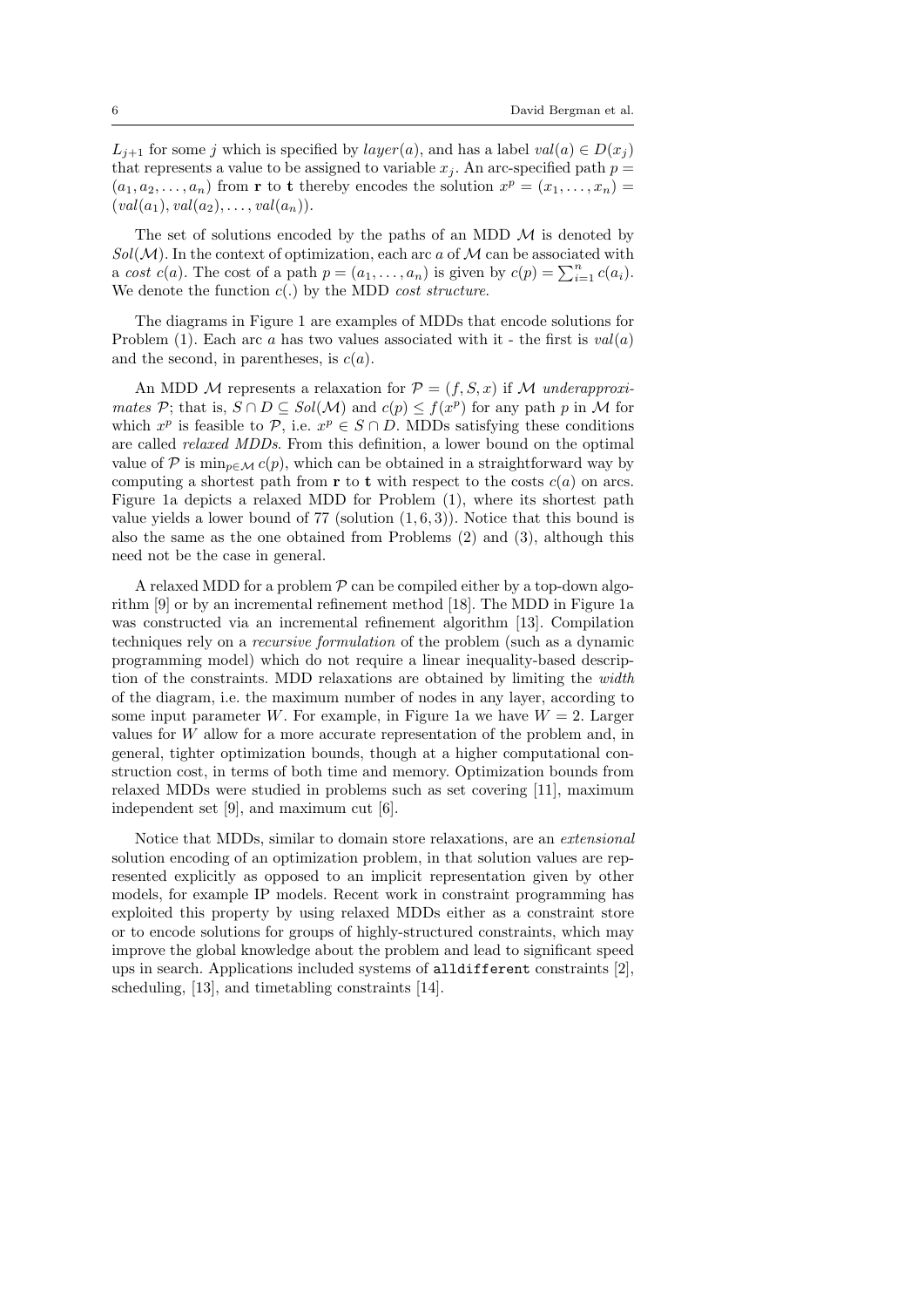

Fig. 1: Relaxed MDD for Problem  $(1)$ . For each arc  $a$ , the number immediately next to a represent the label  $val(a)$  and the number in parenthesis, the cost  $c(a)$ .

#### 4 Lagrangian Bounds from MDDs

The underlying concept of the technique presented in this paper is to apply Lagrangian methods to strengthen relaxed MDDs. This strengthening will be reflected both in terms of the optimization bounds provided by the MDD and in the set of solutions encoded by the diagram. Penalties are associated with the constraints that are violated by the solutions of an MDD, which are in turn incorporated into the MDD's cost structure. The general properties of a relaxed MDD are maintained, readily allowing for the application of the techniques described in this paper with previous work that makes use of this data structure (e.g.,  $[6, 9, 13]$ ).

Let  $\mathcal{P} = (f, S, x, D)$  be a discrete optimization problem and M a relaxed MDD for P. Let  $g^i(x) = \sum_{j=1}^n g^i_j(x_j)$ ,  $i = 1, ..., m$  be a set of m additively separable functions, a class that includes, for example, linear functions. Assume that  $g^{i}(x) \leq 0, i = 1, ..., m$ , for any feasible  $x \in S \cap D$ , but some (or all) of the constraints above may be violated by solutions in  $Sol(\mathcal{M})$  that are encoded in M. Our results are based on the following Theorem.

**Theorem 1** For any arc a with label val(a) originating from layer  $\ell(a)$  and any  $\lambda = (\lambda_1, \lambda_2, \dots, \lambda_m) \geq 0$ , let

$$
c_{\lambda}(a) = c(a) + \sum_{i=1}^{m} \lambda_i g_{\ell(a)}^i (val(a)).
$$
\n
$$
(5)
$$

Then M with redefined costs  $c_{\lambda}$  is also a relaxed MDD:

$$
\forall \lambda \ge 0, \forall p \in \mathcal{M} : c_{\lambda}(p) \le f(x^p). \tag{6}
$$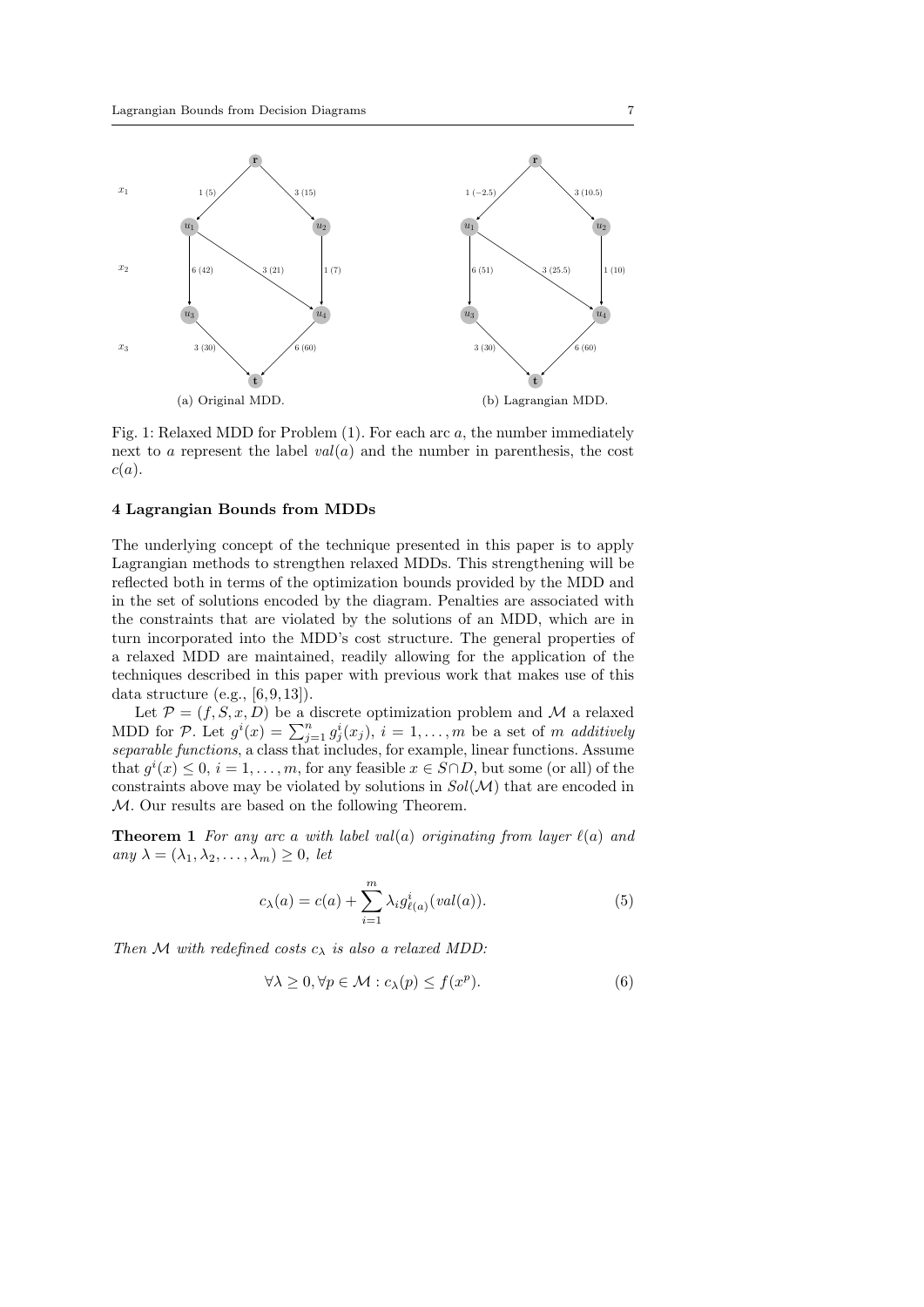Additionally, the optimal Lagrangian dual on M never yields a bound worse than the one obtained from the original cost structure:

$$
\min_{p \in \mathcal{M}} c(p) \le \max_{\lambda \ge 0} \min_{p \in \mathcal{M}} c_{\lambda}(p) \le \min_{x \in S \cap D} f(x). \tag{7}
$$

*Proof* To show (6), let  $x \in S \cap D$  be a feasible solution to P and take any  $\lambda \geq 0$ . Since the graphical structure of the MDD M was not modified, there exists an arc-specified path  $p = (a_1, \ldots, a_n)$  from the root **r** to the terminal **t** such that  $x^p = (val(a_1), \ldots, val(a_n)) = x$ . Then

$$
c_{\lambda}(p) = \sum_{j=1}^{n} c_{\lambda}(a_i) = \sum_{j=1}^{n} \left( c(a_i) + \sum_{i=1}^{m} \lambda_i g_j^i (val(a_j)) \right)
$$
  
\n
$$
= \sum_{i=1}^{n} c(a_i) + \sum_{i=1}^{m} \lambda_i \left( \sum_{j=1}^{n} g_j^i (val(a_i)) \right)
$$
  
\n
$$
= c(p) + \sum_{i=1}^{m} \lambda_i g^i(x)
$$
  
\n
$$
\leq f(x^p)
$$
 (8)

since  $c(p) \le f(x^p)$  by the definition of M and  $\sum_{i=1}^m \lambda_i g^i(x) \le 0$ . To show (7), let  $\lambda_0 = (0, \ldots, 0)$  and notice that

now (7), let 
$$
\lambda_0 = (0, \ldots, 0)
$$
 and notice that

$$
\min_{p \in \mathcal{M}} c(p) = \min_{p \in \mathcal{M}} c_{\lambda_0}(p) \le \max_{\lambda \ge 0} \min_{p \in \mathcal{M}} c_{\lambda}(p).
$$

Finally, let  $p^*$  be the path in M that encodes an optimal solution of P and  $\lambda^*$  the optimal Lagrange multipliers. By inequality (6),

$$
\max_{\lambda \geq 0} \min_{p \in \mathcal{M}} c_{\lambda}(p) = \min_{p \in \mathcal{M}} c_{\lambda^*}(p) \leq c_{\lambda^*}(p^*) \leq f(x^{p^*}) = \min_{x \in S \cap D} f(x),
$$

as desired, completing the proof of the inequalities in  $(7)$ .

According to Theorem 1, we can incorporate any  $\lambda \geq 0$  into the cost structure of  $M$  following rule (5) and the resulting MDD will also be relaxed and may provide a stronger bound than the one obtained with the original costs. Any set of inequalities which are valid for  $P$  can be incorporated into a relaxed MDD  $M$  this way.

Example. Take Problem  $(1)$  again and the relaxed MDD  $\mathcal M$  from Figure 1a. Consider the following inequality constraints and their associated Lagrange multipliers  $\lambda_1$  and  $\lambda_2$ :

$$
7x_1 + 5x_2 + 4x_3 \le 51
$$
 ( $\lambda_1$ ) and  $x_1 + x_2 \le 6$  ( $\lambda_2$ )

Using relation (5) from Theorem 1, the arc costs in layer  $L_1$  should take into account the penalties  $\lambda_1$  and  $\lambda_2$  over the constraint coefficients that have  $x_1$ in their scope. In particular, for the first layer we will take into account the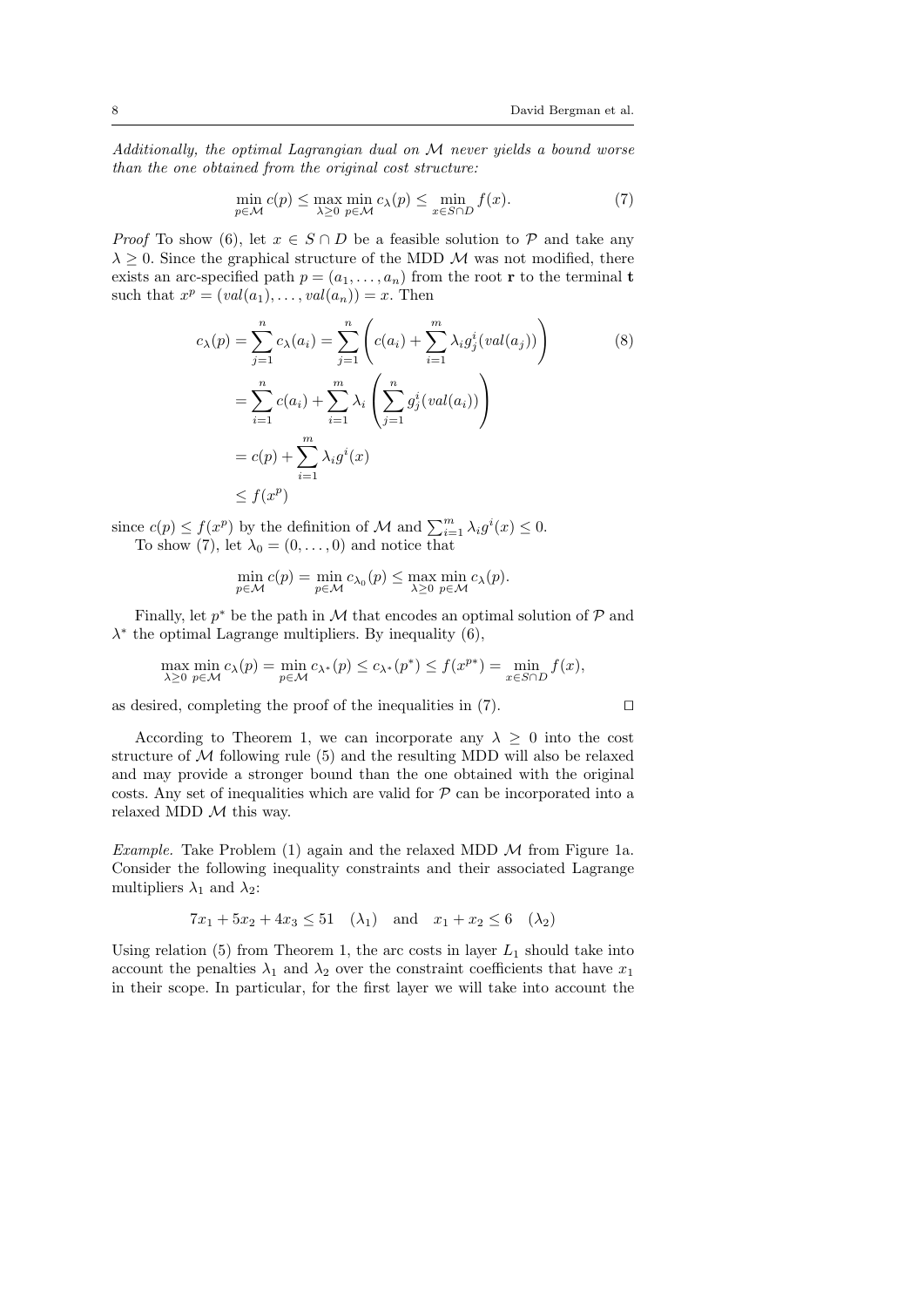constants related to the right-hand sides of the inequalities. Thus, for each arc a emanating from  $L_1$ , the arc costs should be replaced by  $val(a) \times (5+7\lambda_1+\lambda_2)$ −  $51\lambda_1 - 6\lambda_2$ . Analogously, arc costs in layers  $L_2$  and  $L_3$  should be replaced by  $val(a) \times (7+5\lambda_1+\lambda_2)$  and  $val(a) \times (10+4\lambda_1)$ , respectively. For instance,  $\lambda_1 = 0$ and  $\lambda_2 = 1.5$  give rise to the relaxed MDD depicted in Figure 1b. The shortest path value is now 78.5 (solution  $(1, 6, 3)$ ), tighter than the bounds provided by (2) and (3). The optimal  $\lambda$ , obtained using a subgradient algorithm, is  $\lambda^* =$  $(0, 1.6667)$  which yields a lower bound of 78.6667. Notice it is stronger than the bound provided by the linear program (2), which was 77. Some insights about the quality of the bound are provided in Section 4.2.

#### 4.1 Cost-based filtering with Lagrangian Bounds

Given  $\mathcal{P} = (f, S, x, D)$ , let  $U^*$  be an upper bound on the optimal objective value which is identified through a primal heuristic or any other mechanism. MDD cost-based filtering consists of removing arcs encoding only suboptimal solutions, i.e. all arcs a for which  $c(p) > U^*$  for any path p from **r** to **t** that traverses a, since then  $f(x^p) \ge c(p) > U^*$  for such paths. All arcs satisfying this property can be identified in linear time in the size of the MDD by computing the shortest path from  $\bf{r}$  to any node and from  $\bf{t}$  to any node, which can be done within a single top-down and bottom-up pass, respectively. MDD costbased filtering reduces the size of the MDD, which in turn could be further refined to strengthen the relaxation through incremental refinement algorithms [18]. Having a more accurate relaxed MDD is paramount in branch-and-bound procedures [6] and when enhancing inference in MDD-based constraint programming methods [7, 13].

The Lagrangian cost structure  $c_{\lambda}$  could be directly used for cost-based MDD filtering as well: If  $c_{\lambda}(p) > U^*$  for all paths p crossing an arc a in M, then the arc a can be removed since, by Theorem 1,  $f(x^p) \ge c_\lambda(p) > U^*$ . The advantage in this case is that  $c_{\lambda}(p) > c(p)$  may hold for some of the paths p, thereby increasing the number of arcs filtered. For instance, notice in Figure 1a that the single path going through arc  $(u_3, t)$  has a value of 77, while in Figure 1b that path has a value of 78.5.

We note that the penalties maximizing the Lagrangian dual over a relaxed MDD will still be optimal after cost-based filtering, since the shortest path will not be excluded. Nonetheless, it might be necessary to recompute the optimal Lagrangian dual if the shortest path is perturbed due to incremental refinement or branching, for example.

#### 4.2 Strength of Bounds for the Linear Case

If the objective function and the dualized constraints are all linear, we can obtain insights on the relative strength of the MDD Lagrangian bound in comparison to other linear and/or Lagrangian relaxations of the problem. In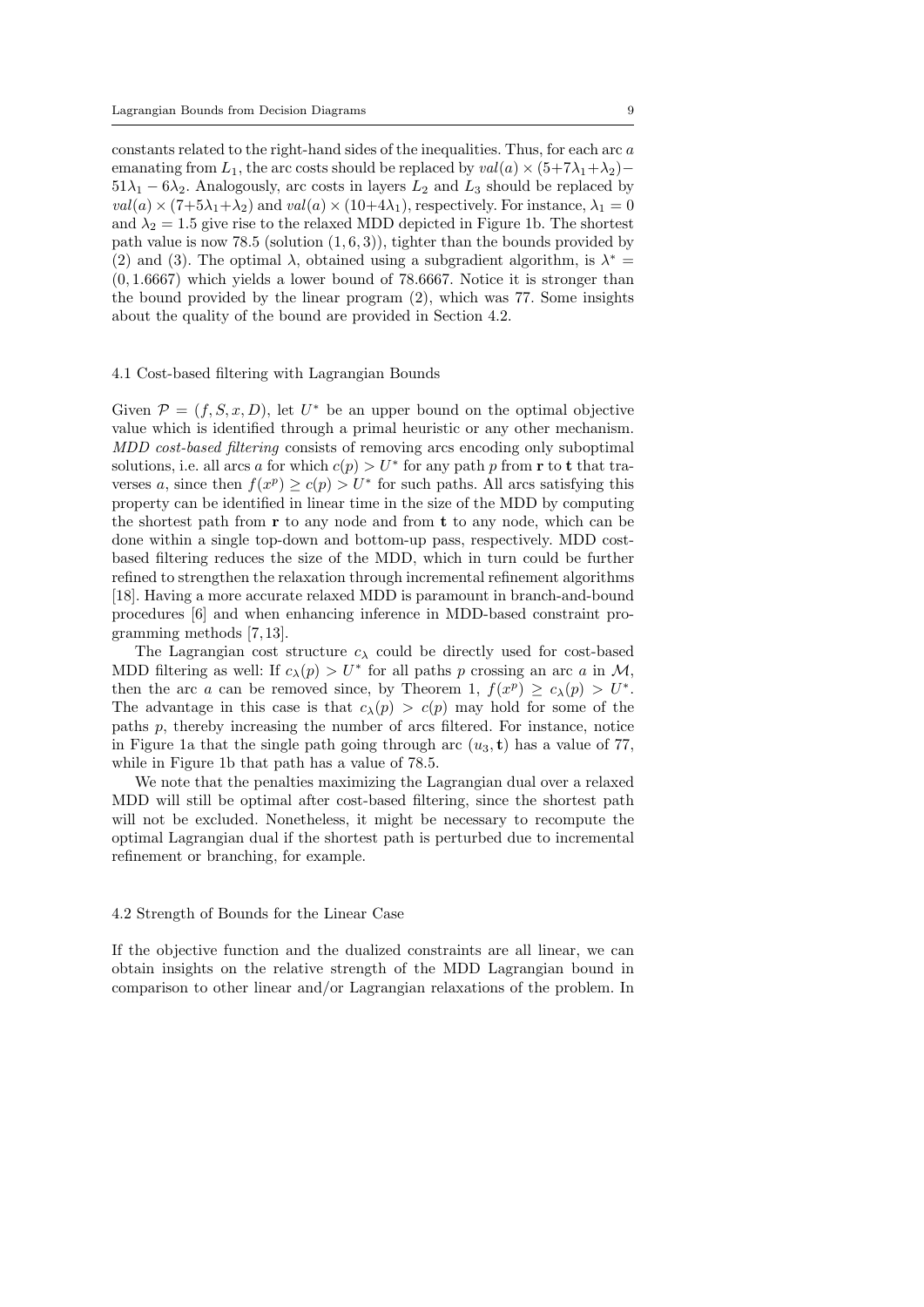this case, the cost structure of a relaxed MDD often directly represents the contribution of each variable assignment to the objective function (see for example [9, 10]). Namely, if the objective f is given by  $f(x) = d_1x_1 + \cdots + d_nx_n$ , where  $d_1, \ldots, d_n$  are scalars, then the cost structure  $c(a) = d_{\ell(a)} \times val(a)$  for all arcs a in M always yields a valid MDD relaxation, as long as  $Sol(M)$  contains all feasible solutions to the problem. Note also that  $c(p) = f(x^p)$  for any path  $p$  from  $r$  to  $t$  in the MDD.

To state our result, consider an MDD  $\mathcal M$  and let shortpath poly $(\mathcal M)$ be the *shortest path polytope* of  $M$  [4]. The shortest path polytope of  $M$  is a linear program that models a shortest path problem from r to t defined over the graphical structure of  $\mathcal{M}$ , considering the MDD arc costs directly as transition costs. It has been introduced for cut generation and for enhancing branching in the context of mathematical programming [4].

Given M, the shortpath poly $(M)$  is formally described in (9). Let A and U be the set of arcs and nodes, respectively, in  $\mathcal{M}$ , with  $\mathcal{A}_i$  denoting the set of arcs emanating from nodes in layer j. Additionally, let  $\delta^+(u) = \{a : a =$  $(u, v)$  for some  $v \in L_{layer(u)+1}$  and  $\delta^-(u) = \{a : a = (v, u) \text{ for some } v \in L_{layer(u)+1}\}$  $L_{layer(u)-1}$ . The shortpath poly(M) can be perceived as a network model that assigns a variable  $f_a$  to each  $a \in \mathcal{A}$ , ensures that the number of units entering the root and exiting the terminal both equals 1, requires that the number of units directed into any other node equals the number of units directed out of a node, and associates the value  $x_i$  as a linear combination of the units on the arcs in layer  $L_j$ , scaled by the associated val(.) labels.

$$
\sum_{a \in \delta^{+}(\mathbf{r})} f_a = 1
$$
\n
$$
\sum_{a \in \delta^{-}(\mathbf{t})} f_a = 1
$$
\n
$$
\sum_{a \in \delta^{+}(u)} f_a - \sum_{a \in \delta^{-}(u)} f_a = 0, \qquad u \in \bigcup_{j=2}^{n} L_j
$$
\n
$$
x_j = \sum_{u \in L_j} \sum_{a \in \delta^{+}(u)} val(a) f_a, \qquad j = 1, ..., n
$$
\n
$$
0 \le f_a \le 1, \qquad a \in \mathcal{A}
$$
\n(9)

**Theorem 2** Let  $P = (f, S, x, D)$  be a discrete optimization problem with a linear objective function  $f$  and let  $M$  be a relaxed MDD with cost structure c(.) directly encoding f. Assume the linear system  $Ax \leq b$  must hold for all  $x \in S \cap D$ . If we associate penalties  $\lambda$  with the inequalities  $Ax \leq b$  and obtain  $c_{\lambda}$  according to (5), then

$$
\max_{\lambda \geq 0} \min_{p \in \mathcal{M}} c_{\lambda}(p) = \left\{ \begin{aligned} & \min_{x} f(x) \\ & \text{s.t.} & x \leq b \\ & x \in \text{shortpath\_poly}(\mathcal{M}) \end{aligned} \right\}.
$$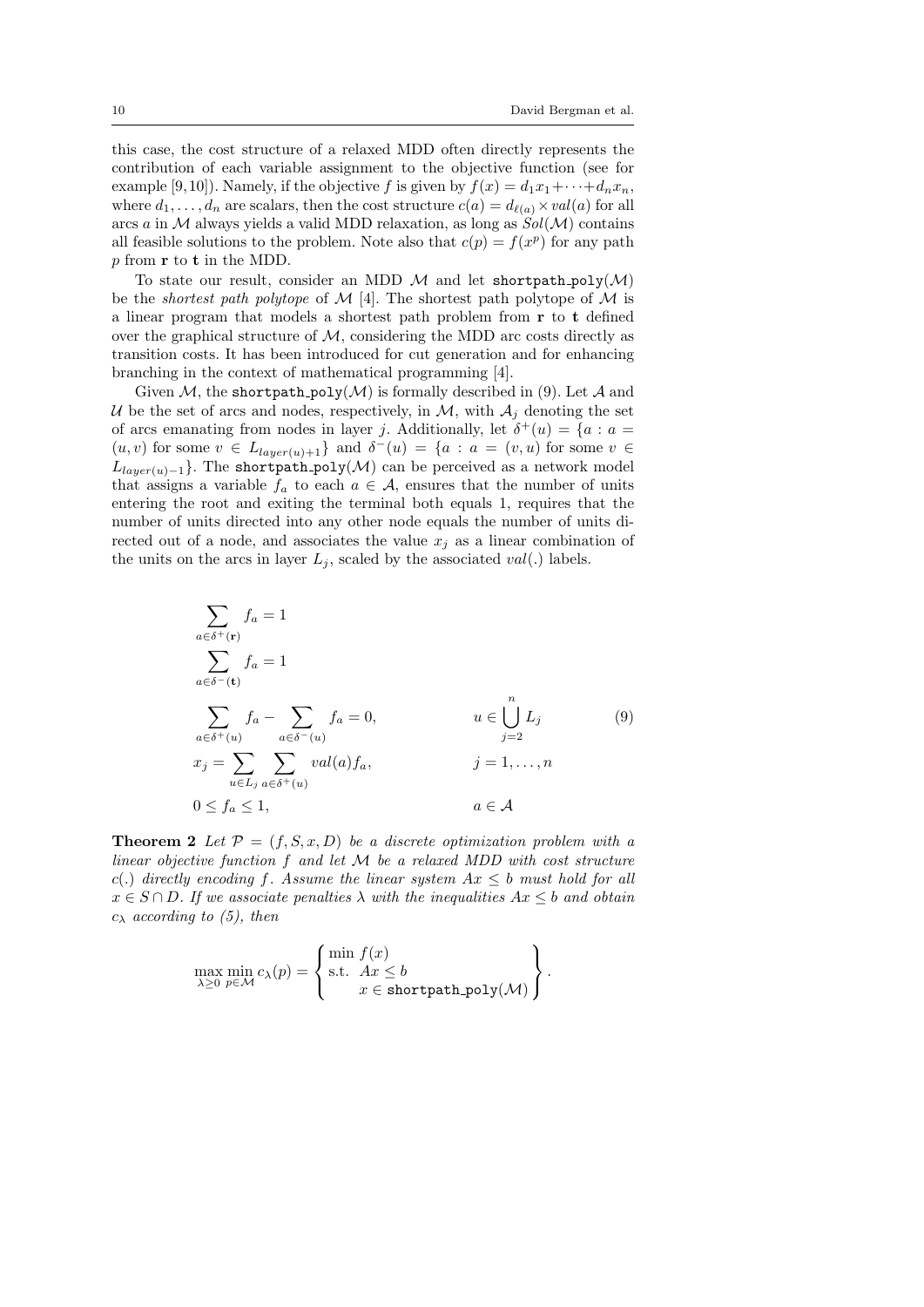and the optimal duals associated with the constraints  $Ax \leq b$  of the right-hand side linear program correspond to  $\lambda$  values that maximize the MDD Lagrangian dual.

Proof We have:

$$
\max_{\lambda \geq 0} \min_{p \in \mathcal{M}} c_{\lambda}(p) = \max_{\lambda \geq 0} \left\{ \begin{array}{c} \min_{p \in \mathcal{M}} c(p) + \lambda^{t}(Ax^{p} - b) \\ p \in \mathcal{M} \end{array} \right\} \qquad \text{[by (8)]}
$$
\n
$$
= \max_{\lambda \geq 0} \left\{ \begin{array}{c} \min_{p \in \mathcal{M}} f(x) + \lambda^{t}(Ax - b) \\ x \in Sol(\mathcal{M}) \end{array} \right\} \qquad \text{[since } c(p) = f(x^{p})]
$$
\n
$$
= \max_{\lambda \geq 0} \left\{ \begin{array}{c} \min_{p \in \mathcal{M}} f(x) + \lambda^{t}(Ax - b) \\ x \in \text{shortpath\_poly}(\mathcal{M}) \end{array} \right\} \qquad \text{[By Behle[4]]}
$$
\n
$$
= \left\{ \begin{array}{c} \min_{p \in \mathcal{M}} f(x) \\ \text{s.t. } Ax \leq b \\ x \in \text{shortpath\_poly}(\mathcal{M}) \end{array} \right\},
$$

where the last equality follows from strong Lagrangian duality for linear programs (see, e.g., Hooker [20]).

Also from strong Lagrangian duality, the duals associated with the constraints  $Ax \leq b$  of the last linear program define an optimal solution to the previous program,  $\max_{\lambda \geq 0} \{f(x) + \lambda^t (Ax - b) : x \in \text{shortpath\_poly}(\mathcal{M})\}$ . By Behle [4], the extreme points of the projection of shortpath poly $(\mathcal{M})$  over the variables x (which are encoded by  $\mathcal{M}$ ) correspond exactly to  $Sol(\mathcal{M})$ . Thus, for any  $\lambda \geq 0$ ,

$$
\left\{\begin{matrix} \min f(x)+\lambda^t(Ax-b) \\ x \in \mathsf{shortpath\_poly}(\mathcal{M}) \end{matrix}\right\} = \left\{\begin{matrix} \min f(x)+\lambda^t(Ax-b) \\ x \in Sol(\mathcal{M}) \end{matrix}\right\}
$$

Hence, since there is an one-to-one correspondence between the paths  $p \in \mathbb{R}$ M and the set  $Sol(M)$ , the optimal duals for  $Ax \leq b$  in the last linear program also define an optimal set of  $\lambda$  for the MDD Lagrangian dual problem.  $\Box$ 

Thus, the optimal Lagrangian bound can be equivalently obtained by "linearizing" the MDD through a minimum-cost network flow formulation, adding the dualized constraints back, and solving the linear program with the original objective function. The quality of the bound in comparison to other linear programming relaxations therefore depends on whether shortpath poly $(\mathcal{M})$ is tighter than the alternative linear formulation of the other constraints of the problem (when projecting onto the same variable space). Indeed, this was the case for relaxation (2) and the MDD bound in Section 4: The relaxed MDD from Figure 1a was built considering the combinatorial structure of all constraints of P. In particular, all different $(x_1, x_2, x_3)$  and  $7x_1+5x_2+4x_3 \leq 51$ are already satisfied by all paths in  $M$ , which explains why the MDD Lagrangian bound was strictly better than the one from relaxation (2).

This property could be particularly exploited in the context of constraint programming. Research in relaxed MDDs has focused on encoding groups of highly structured constraints, such as a system of alldifferent constraints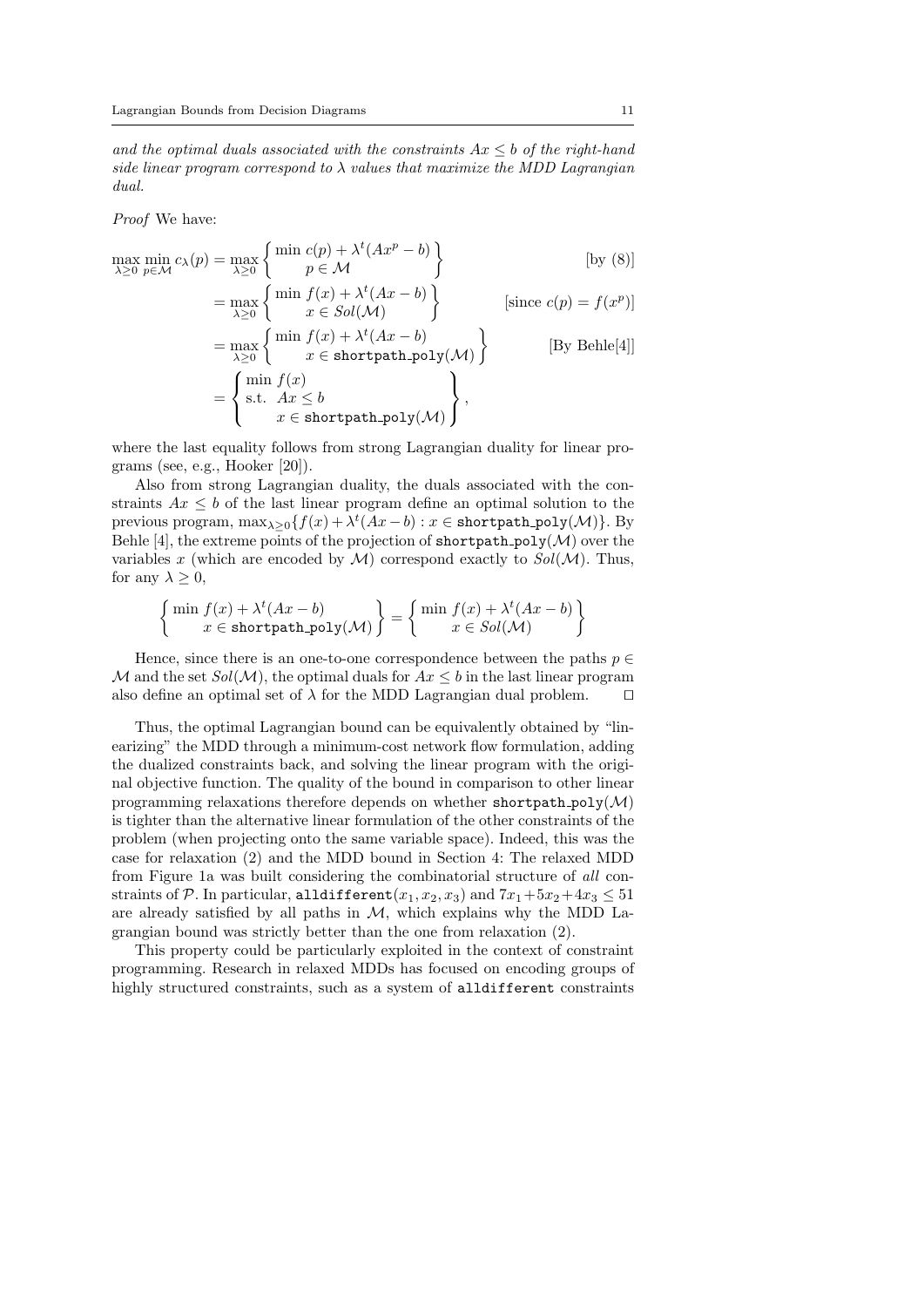[2], clique constraints [9], and the sequence constraint [7]. The corresponding relaxed MDDs often provided a stronger bound than strengthened linear programming relaxations of these problems, due in part to the fact that the linear programming relaxations do not capture the combinatorial nature of the constraints as well as the relaxed MDDs do.

Some final observations are in order. We note that an equivalent lower bound of 78.6667 or better for Problem (1) could be obtained by incorporating the constraint  $7x_1 + 5x_2 + 4x_3 \le 51$  into the Lagrangian subproblem of the relaxation (3), though the resulting subproblem is not necessarily polynomially solvable (while the complexity of the MDD approach depends on the input maximum width). In addition, we observed in computational experiments that solving the Lagrangian dual to optimality was often much faster than solving the linear program with shortpath poly $(\mathcal{M})$  and the added dualized constraints. This is due to the fact that optimizing a linear function over an MDD is equivalent to a shortest path computation in a directed acyclic graph, which takes time linear in the size of the MDD.

# 5 Computational Experiments

We embedded the Lagrangian techniques Section 4 in the MDD-based sequencing constraint present in Cire and van Hoeve [13]. That work introduced a propagation mechanism for disjunctive scheduling based on MDDs, which was incorporated into the state-of-the-art constraint-based scheduler ILOG CP Optimizer as a new disjunctive global constraint. The MDD is used both as a means for providing optimization bounds and for inference, in particular by deducing precedence relations between tasks. It was shown that MDDbased propagation for disjunctive scheduling can greatly improve the time to solve single-machine problems to optimality (by several orders of magnitude in many cases) [13].

The goal of this section is to provide a study case analyzing the performance of these techniques when the MDDs are augmented with the Lagrangian methods presented in Section 4. All tests were performed with ILOG CP Optimizer 12.6 on an Intel Xeon E5346 with 32GB of RAM. The CP Optimizer parameters were modified to consider a time-limit of 1 hour, one thread, depth-first search with default variable/value ordering, and extended filtering. The source code has been made available for download <sup>1</sup> .

As a test problem we selected the traveling salesman problem with time windows (TSPTW): Given n cities with travel times  $t_{ij}$  given between each pair of cities  $i, j$ , the problem asks for the tour through all cities in which each city *i* is visited within a time window  $[r_i, d_i]$  and the total time is minimized. The TSPTW was formulated as the following constraint programming model in ILOG CP Optimizer (some specific solver constructs were simplified for

 $1$  http://www.andrew.cmu.edu/user/vanhoeve/mdd/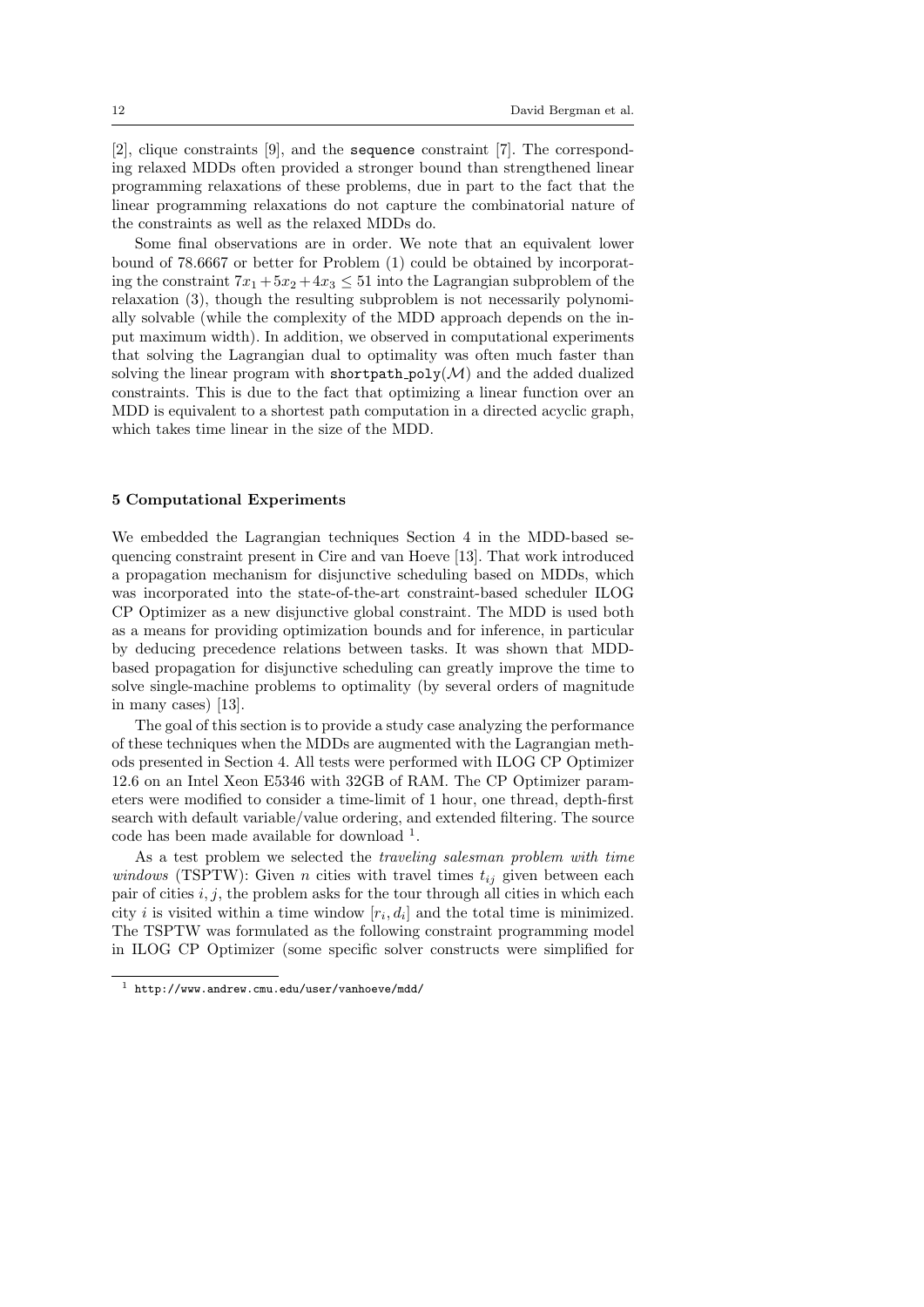clarity):

$$
\min \quad z
$$

$$
\text{s.t. } \text{noOverlap}(\{s_1, \ldots, s_n\} \mid \{t_{ij} : \forall i, j\}) \tag{10}
$$

$$
z = \sum_{i=1}^{n} t_{i, \text{next}(s_i)} \tag{11}
$$

$$
s_i: \text{intervalVar}(r_i, d_i), \quad i = 1, \dots, n \tag{12}
$$

$$
\mathtt{disjunctiveMDD}(\{s_1,\ldots,s_n\},\{x_1,\ldots,x_n\},z\,|\,\{t_{ij}:\forall i,j\},W) \quad \, (13)
$$

$$
\mathtt{alldifferent}(x_1, \ldots, x_n) \tag{14}
$$

$$
x_1, \ldots, x_n \in \{1, \ldots, n\} \tag{15}
$$

In the model above, constraints (10) to (12) represent the typical CP Optimizer TSPTW formulation, while constraints (13) to (15) add the special MDD constraints. The model relies on *interval variables*  $s_i$ , each representing the time a city  $i$  is visited. The global constraint  $(10)$  enforces that cities are visited in sequence, and constraint (11) models the objective function using the sum of *element* constraints  $t_{i,\texttt{next}(s_i)}$ . In particular,  $\texttt{next}(s_i)$  is a CP Optimizer construct that evaluates to the index of the city immediately succeeding city  $s_i$  in the sequence defined by noOverlap. The constraint (12) defines the interval variables and enforces cities to be visited within their specified time window. The disjunctive MDD global constraint  $(13)$  is semantically equivalent to a noOverlap, but also receives as input the objective variable  $z$ , the maximum allowed width W, and variables x, where each  $x_i$  represents the *i*-th city to be visited in the sequence. Constraint (14) is redundant and added to enhance propagation and constraints  $(15)$  define the domain of variables x.

The disjunctive MDD maintains a relaxed MDD of maximum width  $W$  defined over variables x. Each layer  $L_i$  is associated with variable  $x_i$ ,  $i = 1, \ldots, n$ , and hence an arc at layer  $L_i$  assigns the *i*-th city to be visited. An example of a relaxed MDD for a 3-city TSPTW instance is presented in Figure 2, with an optimal tour of value 10 given by the sequence  $(2, 3, 1)$ . The MDD is compiled and filtered according to the same procedure in the previous study [13]. In particular, let  $\delta^-(u)$  be the set of incoming arcs at a node u and let  $src(a)$  be the source node of an arc a. The lower bound on the total travel time in the relaxed MDD is given by  $\min_{a \in \delta^{-}(t)} V(a)$ , where

$$
V(a) = \begin{cases} 0, & \text{if } src(a) = \mathbf{r}, \\ \min_{a' \in \delta^-(src(a)), a' \neq a} (V(a') + t_{val(a'),val(a)}), & \text{otherwise.} \end{cases}
$$

In Figure 2, the lower bound on the total travel time is 8, given by the sequence  $(2, 3, 2)$ . Bounds on the objective function and the projection of the arcs onto the domains of variables  $x$  are passed to CP Optimizer. In addition, the relaxed MDD is also used to deduce precedence relations that are communicated directly to the solver precedence graph. For instance, one can deduce from the relaxed MDD in Figure 2 that city 1 can never be the first in the sequence.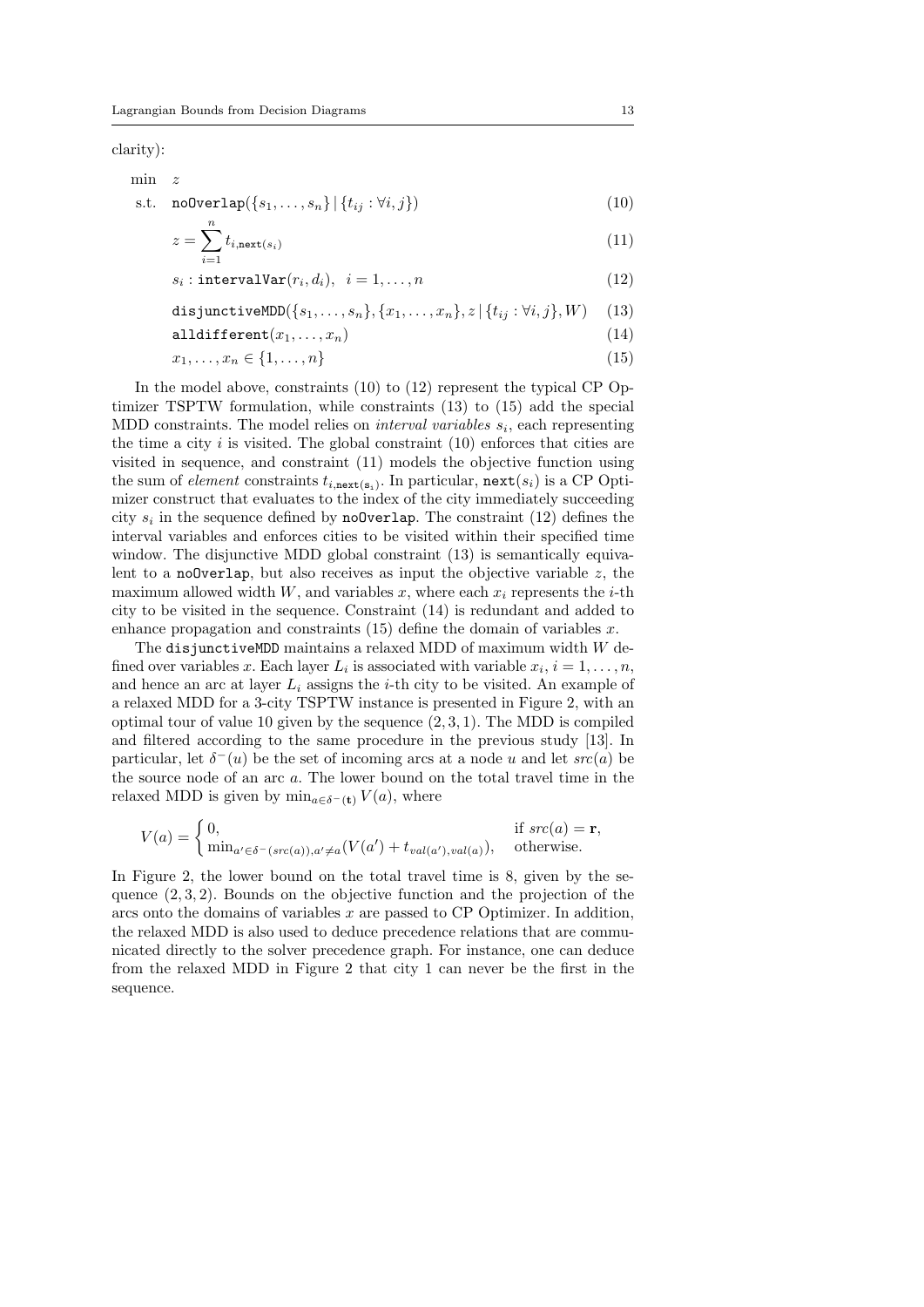

Fig. 2: Example of a relaxed MDD for a TSPTW instance.

Similar to the example above, often the shortest path in a relaxed MDD violates the constraint that each city must be visited exactly once. This happens since the width required to represent an alldifferent constraint over the x space is  $O(2^n)$  [13]. In our MDD Lagrangian scheme we will penalize the violation of this constraint by associating a Lagrange multiplier  $\lambda_i$  to the condition  $\sum_{j=1}^{n}(x_j = i) = 1$  for each  $i = 1, \ldots, n$ . Notice that  $\lambda$  is not restricted in sign in this case. In view of rule (5) from Theorem 1, the new lower bound can be computed as  $\min_{a \in \delta^{-}(\mathbf{t})} V_{\lambda}(a)$ , where

$$
V_{\lambda}(a) = \begin{cases} \lambda_{val(a)} - \sum_{i=1}^{n} \lambda_i, & \text{if } src(a) = \mathbf{r}, \\ \lambda_{val(a)} + \min_{a' \in \delta^{-}(src(a)), a' \neq a} (V(a') + t_{val(a'),val(a)}), & \text{otherwise.} \end{cases}
$$

The case  $src(a) = \mathbf{r}$  accounts for the constant 1 in the right-hand side of each equality. Also, since the dualized constraints are equalities, paths that do not violate the tour constraint will have the same cost as the original objective function. For example, in Figure 2 the shortest path for  $\lambda_1 = -3$ ,  $\lambda_2 = 2$ , and  $\lambda_3 = 0$  is  $(2, 3, 1)$  with a value of 10, which proves its optimality.

The computational experiments reported here consider the same 230 TSPTW instances that were tested in Cire and van Hoeve [13] (the sets Dumas and GendreauDumasExtended). We evaluate two versions: the original code [13] and one where the cost structure of the relaxed MDD  $\mathcal M$  was modified only once at the root node of the backtrack search tree, and re-used throughout the search. The optimal Lagrange multipliers were computed using the Kelly-Cheney-Goldstein method [23]. This is an iterative cutting-plane approach where existing multipliers are accumulated in a "bundle" and the next iterate is obtained from a linear program formed from the elements of this bundle (in this case solved using ILOG CPLEX 12.6). Although this technique typically has a slow convergence rate, the technique does not require any parameter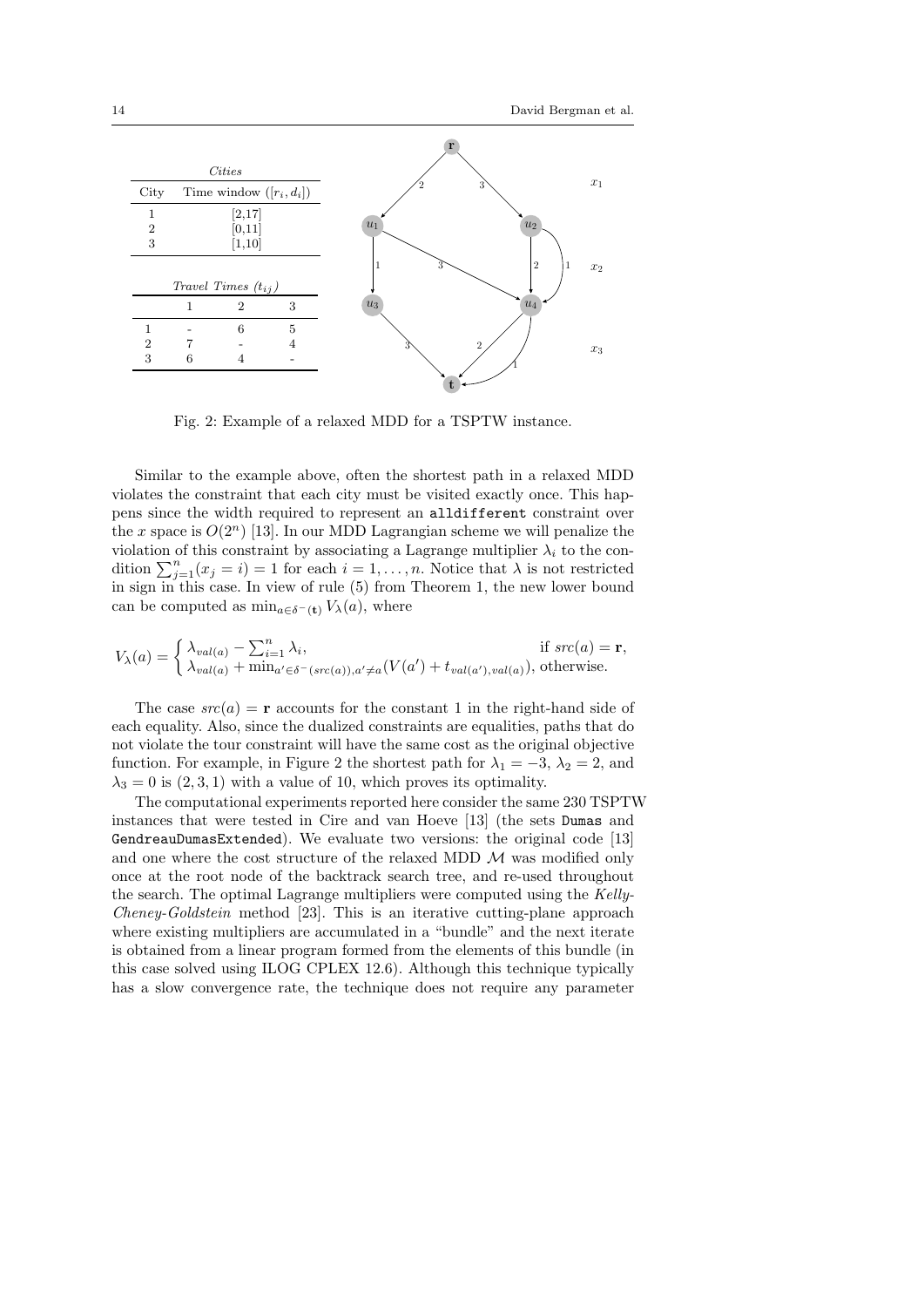

Fig. 3: Scatter plot comparing the optimality gaps with and without the Lagrangian.

settings which is ideal for computational evaluation. Finally, the width of the relaxed MDD was fixed to 128.

Figure 3 compares the optimality gap of the MDD relaxation with and without the Lagrangian at the root node of the backtracking tree for all tested instances. The optimality gap here is computed as  $100 * (b - r)/b$ , where r is the bound at the root node and  $b$  is the best solution found for that instance by either of the methods within the time limit. This figure shows who the optimality gaps can improve substantially when Lagrangian multipliers are incorporated for this problem class, which are up to 7 times better than the bounds obtained originally.

The difference in the obtained bounds has a significant impact on total solution times as well. Figure 4 depicts performance plots, comparing the number of solved instances versus time (in seconds in log-scale). Figure 5 shows a scatter plot, where for each instance the time to solve with and without the Lagrangian method is reported (again in seconds in log-scale); instances below the diagonal are solved faster using the Lagrangian method. For the easier instances almost no performance gains are realized, but as the solution time for the instance grows the enhanced model utilizing Lagrange multipliers prevails. In particular, adding the Lagrangian relaxation allows for 203 of the instances to be solved as opposed to the previous number of 170, within the 1 hour time limit.

Figure 6 depicts, for each instance, how much time the Lagrangian scheme spent on solving the Lagrangian dual using the Kelly-Cheney-Goldstein method (black area) and the total solution time (gray area). Instances are sorted in descending order of total solution times, and points for which the total time was less than one second were discarded. In general, the impact on the La-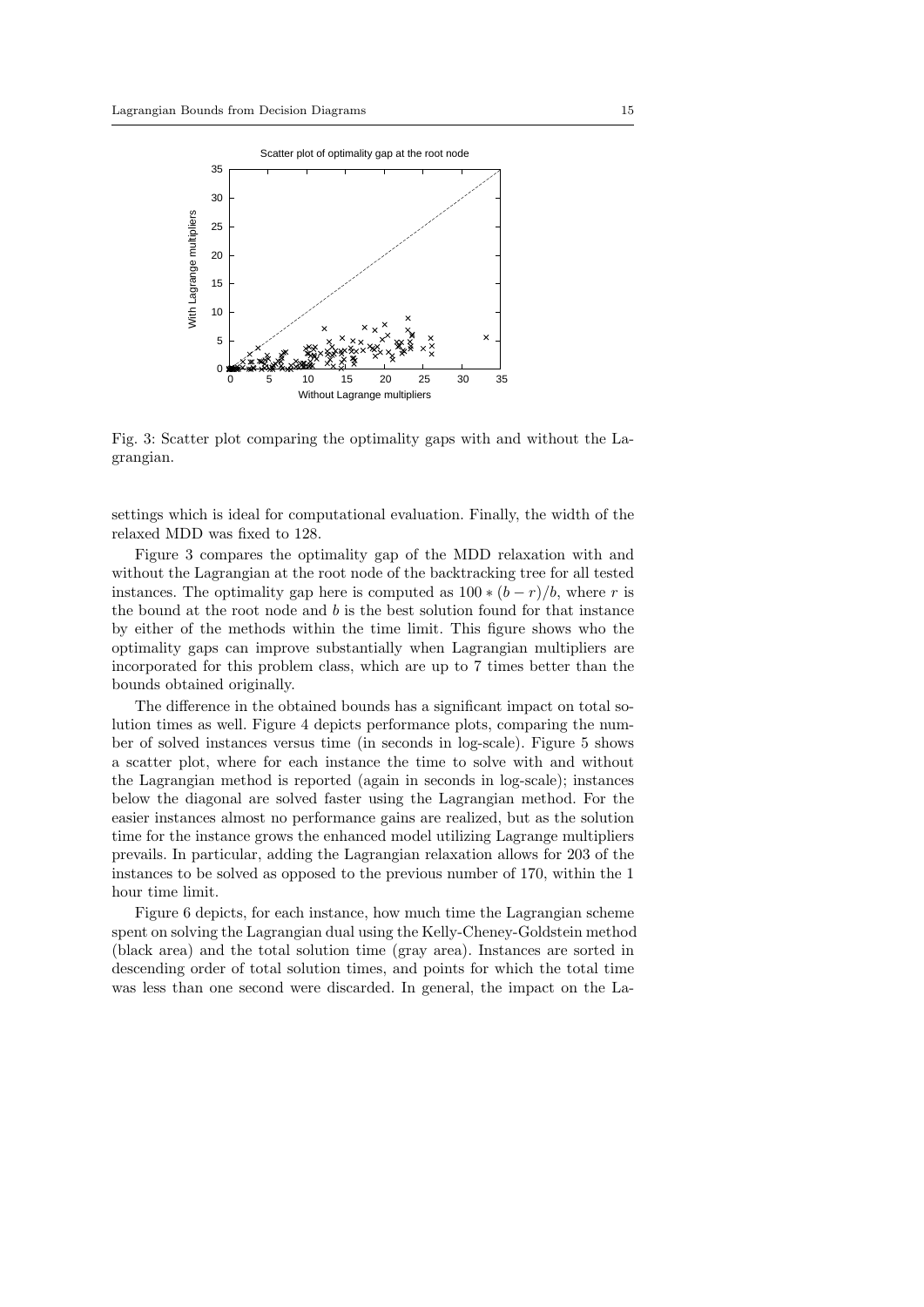

Fig. 4: Performance plot comparing the MDD relaxation with and without the Lagrangian. Times are on a log-log scale.



Fig. 5: Scatter plot comparing the MDD relaxation with and without the Lagrangian. Times are on a log-log scale.

grangian dual on the total time varies, though in many instances with large times it dominated total solution time, as can be verified in Figure 6. We note that in many cases for which the Lagrangian relaxation increased the solving time, the relatively long solving time of Kelly-Cheney-Goldstein method was the cause. We expect that a different (subgradient) optimization method may yield better results in those cases. However, even using the slow to converge Kelly-Cheney-Goldstein method can have a substantially positive effect on the overall solution time.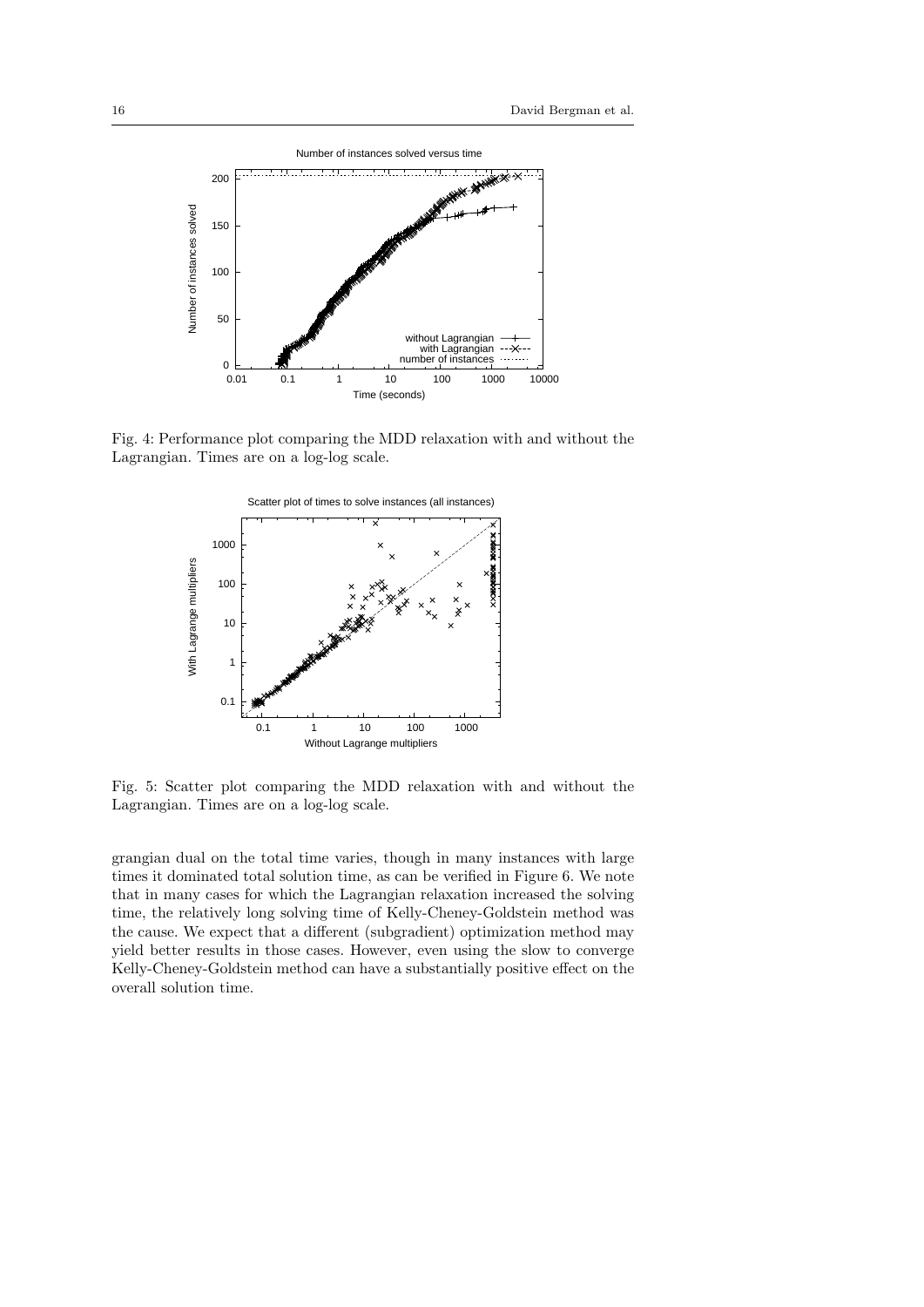

Fig. 6: Time composition of the Lagrangian method.

## 6 Conclusion

In this paper we introduced a generic approach for improving bounds from relaxed decision diagrams by representing the impact of side constraints via a Lagrangian relaxation. This allows for improving optimization reasoning in the context of constraint programming with decision diagrams. The experimental evaluation on a standard benchmark set of the TSP with time windows has demonstrated that incorporating Lagrangian methods to decision diagrambased optimization can lead to substantial savings in computation time.

#### References

- 1. Akers, S.B.: Binary decision diagrams. IEEE Transactions on Computers C-27, 509–516 (1978)
- 2. Andersen, H.R., Hadzic, T., Hooker, J.N., Tiedemann, P.: A constraint store based on multivalued decision diagrams. In: Proceedings of the 13th international conference on Principles and practice of constraint programming. pp. 118–132. CP'07, Springer-Verlag, Berlin, Heidelberg (2007)
- 3. Becker, B., Behle, M., Eisenbrand, F., Wimmer, R.: BDDs in a branch and cut framework. In: Nikoletseas, S. (ed.) Experimental and Efficient Algorithms, Proceedings of the 4th International Workshop on Efficient and Experimental Algorithms (WEA 05). Lecture Notes in Computer Science, vol. 3503, pp. 452–463. Springer (2005)
- 4. Behle, M.: Binary Decision Diagrams and Integer Programming. Ph.D. thesis, Max Planck Institute for Computer Science (2007)
- 5. Benoist, T., Laburthe, F., Rottembourg, B.: Lagrange Relaxation and Constraint Programming Collaborative Schemes for Travelling Tournament Problems. In: Proceedings of the Third International Workshop on Integration of AI and OR Techniques in Constraint Programming for Combinatorial Optimization Problems (CPAIOR) (2001)
- 6. Bergman, D.: New Techniques for Discrete Optimization. Ph.D. thesis, Tepper School of Business, Carnegie Mellon University (2013)